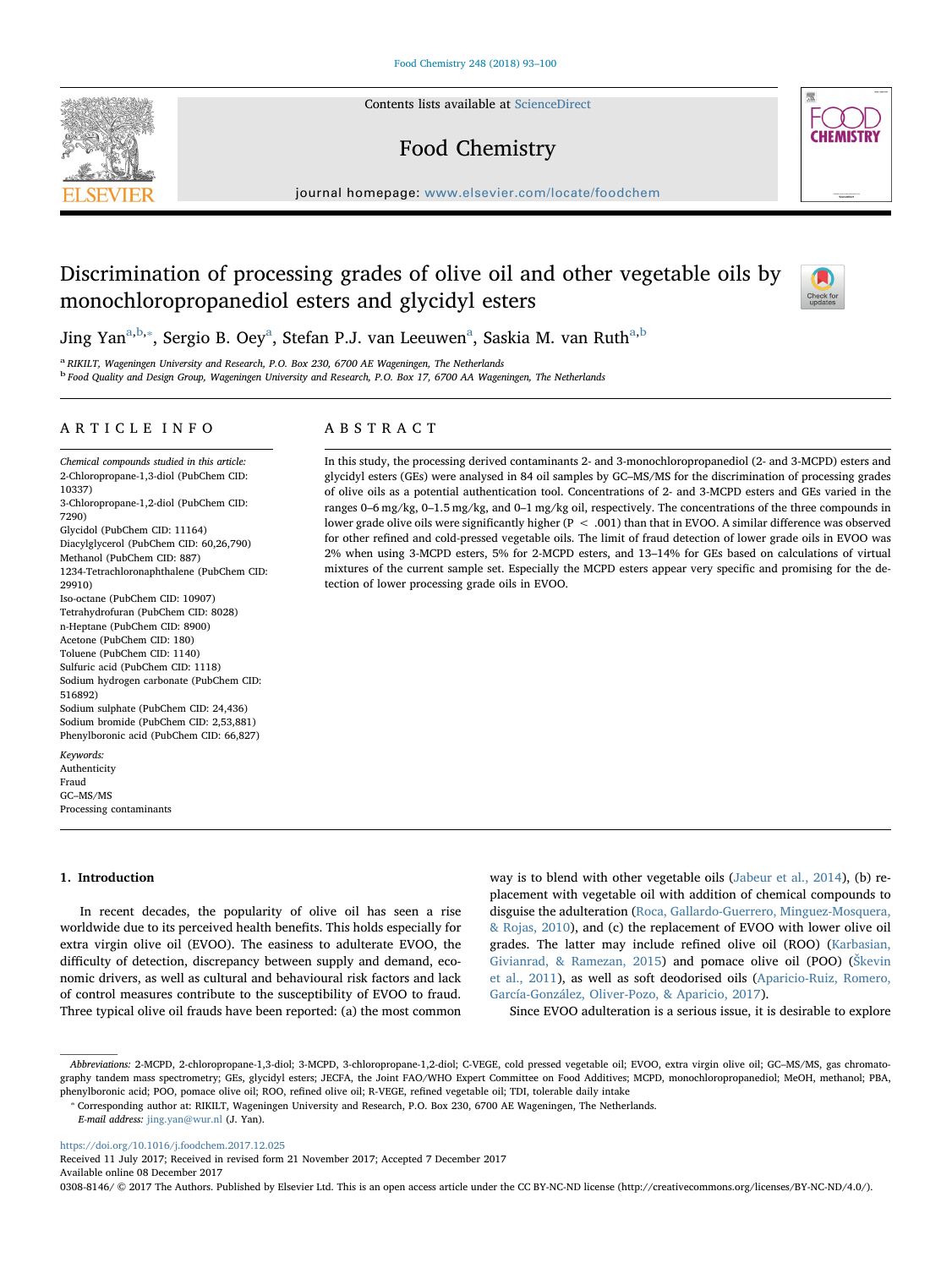innovative and reliable methods to reveal EVOO fraud. In order to guarantee food quality and expose olive oil fraud issues, many analytical strategies have been reported over the last few decades [\(Luykx &](#page-6-5) [Van Ruth, 2008\)](#page-6-5). The chemical methods are widely used to identify olive oil adulteration and are based on single or multiple markers ([Tres](#page-6-6) [& van Ruth, 2011](#page-6-6)). Those markers can be divided into two groups. The first one comprises the major components of olive oils, such as triglycerides [\(Jabeur et al., 2014](#page-6-0)), fatty acids (Š[kevin et al., 2011](#page-6-3)), waxes and sterols [\(Aparicio & Aparicio-Ruiz, 2000\)](#page-6-7). The second group consists of minor components of olive oils, and include chlorophylls [\(Roca et al.,](#page-6-1) [2010\)](#page-6-1), carotenoids [\(Moyano, Melendez-Martinez, Alba, & Heredia,](#page-6-8) [2008\)](#page-6-8), phenolic compounds [\(Lerma-Garcia, Herrero-Martinez, Ramis-](#page-6-9)[Ramos, & Simo-Alfonso, 2008](#page-6-9)), and squalene [\(Ben Mansour et al.,](#page-6-10) [2015\)](#page-6-10).

The detection of ROO in EVOO remains a challenge though. Although one would usually look for the reduction of the desirable EVOO compounds, the naturally present variation of those compounds would still result in a relatively wide acceptable range. Since many compounds are removed during the refining process, very few unique characteristics are left. The only ones to be considered are compounds that are formed in the refining process and are persistent throughout all the steps in the refining process. Monochloropropanediol (MCPD) esters and glycidyl esters (GEs) may be that kind of compounds, but few studies have looked into these compounds in olive oils so far.

MCPD esters are minor compounds derived from diacylglycerols and are chlorinated through refining processes and special treatments. Free 3-MCPD was reported first in acid-hydrolysed vegetable proteins ([Velisek et al., 1980](#page-6-11)). It was also detected at an early stage in rapeseed oil adulterated with aniline and refined with hydrochloric acid ([Gardner et al., 1983](#page-6-12)). GEs are minor compounds formed from monoacylglycerols in the refining process. Although many studies looked into the formation of MCPD esters and GEs, a definite, and generally accepted mechanism has not been established yet [\(Zhao et al., 2016](#page-7-0)). Some studies have focused on factors that influence the formation of those compounds. According to [Weißhaar \(2008\)](#page-7-1), temperature, pressure, water activity and other technical parameters during the refining process trigger the formation of 3-MCPD esters. Deodorization, a process which requires usually high temperatures, result in considerable formation of 3-MCPD esters and GEs especially when the temperature reaches up to 230 °C [\(Hrncirik & van Duijn, 2011\)](#page-6-13). [Zelinkova,](#page-7-2) [Svejkovska, Velisek, and Dolezal \(2006\)](#page-7-2) reported also an increase during prolonged heating of rapeseed oils at 230 °C, but in contrary a reduction under the same conditions for olive oils.

MCPD and glycidol are not harmless compounds. Various toxicological studies revealed their toxicity. The International Agency for Research on Cancer (IARC) characterizes 3-MCPD as possibly carcinogenic to humans, based on cancer incidents caused by 3-MCPD in laboratory animals ([IARC, 2012\)](#page-6-14). The European Food Safety Authority ([EFSA,](#page-6-15) 2016) concluded that the critical effect of 3-MCPD is kidney toxicity and glycidol has potential genotoxic and carcinogenic effects. Meanwhile, the Joint FAO/WHO Expert Committee on Food Additives ([JECFA, 2016](#page-6-16)) concluded that glycidol is a genotoxic compound. Based on those research data, the [EFSA \(2016\)](#page-6-15) established a tolerable daily intake (TDI) of 0.8 μg/kg bw per day for the sum of free 3-MCPD and 3- MCPD esters. More recently the [JECFA \(2016\)](#page-6-16) announced a regulatory maximum TDI of 4 μg/kg body weight (bw) per day for free 3-MCPD and 3-MCPD esters. In view of insufficient toxicokinetic data, no healthbased guidance value could be established for 2-MCPD. Due to genotoxicity and carcinogenicity, it is not appropriate to establish a healthbased guidance value for glycidol. Therefore, the margin of exposure (MoE) approach was applied, MoE estimates were calculated by dividing the reference point of T25 10.2 mg/kg bw per day by the exposure levels ([EFSA, 2016; JECFA, 2016\)](#page-6-15). MCPD and glycidol may be useful for discrimination of processing grades of oils, but we have to consider that there is also an unusual dark side to this group of markers.

In the current study, we aim to explore the processing derived

#### 2.1. Samples

Eighty-four oil samples, the authenticity of which was confirmed in various preliminary tests, which are based on fatty acid compositional fingerprinting, volatile organic compound fingerprinting, and spectroscopic tests measuring K232, K268 and ΔK values [\(IOC, 2015\)](#page-6-17), were selected from a pool of 400 oil samples of a PhD project. The large oil set was supplied by many OO producers, traders, and retailers in the EU. For the current study, the selected set of 84 samples comprised 30 EVOO samples (Origin: 6 Greece, 14 Italy, 6 Spain, 4 EU), 18 ROO samples (Origin: 4 Italy, 5 Spain, 9 EU), 16 POO samples (Origin: 6 Italy, 6 Spain, 4 EU), 8 cold pressed vegetable oil samples (C-VEGE) (Origin: 8 EU), and 12 refined vegetable oil samples (R-VEGE) (Origin: 1 South America, 1 Africa, 10 EU). C-VEGE consisted of 7 cold-pressed rapeseed oils and 1 sunflower oil, and R-VEGE consisted of 3 refined rapeseed oils, 4 peanut oils, and 5 sunflower oils.

contaminants MCPD esters and GEs for discrimination of processing grades of olive oils as potential authentication tool. The results will be compared to the levels of these compounds in some other vegetable oils.

Blends of one EVOO and one ROO sample, as well as one EVOO and one POO sample were manually prepared (mix1 and mix2) and comprised 10%, 20%, 30%, 40% and 50% of ROO or POO in EVOO.

Prior to analysis, samples were stored in capped bottles, which were kept in the dark at room temperature until analysis.

#### 2.2. Reagents and standards

#### 2.2.1. Reagents

Tetrahydrofuran, anhydrous; methanol, analytical grade; n-heptane, analytical grade; acetone, analytical grade; toluene, analytical grade; sulfuric acid (purity  $\geq 95\%$ ); sodium hydrogen carbonate (purity ≥ 99%); sodium sulphate (purity ≥ 99%); phenylboronic acid (purity  $\geq$  97%); sodium bromide (purity  $\geq$  99.5%), all reagents upon were purchased from Sigma-Aldrich. Ultra-pure water obtained from a Millipore Milli-Q purification system (Millipore Co., Bedford, MA, USA). 1,2,3,4-tetrachloronaphthalene (1,2,3,4-TCN) 10 μg/mL in isooctane were obtained from Agilent.

#### 2.2.2. Standards

1,2-Bis-palmitoyl-3-chloropropanediol [PP-3-MCPD] (98%, CAS: 51930-97-3), 1,3-dipalmitoyl-2-chloropropanediol [PP-2-MCPD] (98%, CAS: 169471-41-4), and glycidyl palmitate [Gly-P] (98%, CAS: 7501- 44-2) were all purchased from Toronto Research Chemicals (Toronto, Canada). The stock solutions of 1 mg/mL in toluene were prepared for those three native standards PP-3-MCPD, PP-2-MCPD, and Gly-P.

1,2-Dipalmitoyl-3-chloropropanediol-d5 [PP-3-MCPD-d5] (1.0 mg/ mL in Toluene) (99.5%, CAS: 1185057-55-9), 1,3-dipalmitoyl-2-chloropropanediol-d5 [PP-2-MCPD-d5] (1.0 mg/mL in Toluene) (97.4%, CAS: 1426395-62-1), and glycidyl palmitate-d5 [Gly-P-d5] (1.0 mg/mL in Toluene) (99.5%, CAS: 1794941-80-2) were purchased from Chiron AS (Trondheim, Norway), supplied by Campro Scientific (Veenendaal, The Netherlands).

For preparation of the working solutions for the calibration curve, a modified method of the AOCS Cd29a\_13 method [\(AOCS, 2013\)](#page-6-18) was followed, the changes are listed in Table 1S.

# 2.3. Sample preparation

The general principle of this method is the conversion of glycidyl esters into 3-MBPD esters with sodium bromide and diluted sulphuric acid up front, which is then followed by an acid catalysed hydrolysis of all esters (16 h, 40 °C, with sulphuric acid in methanol) in order to release the bound contaminants (2-MCPD, 3-MCPD, and glycidol).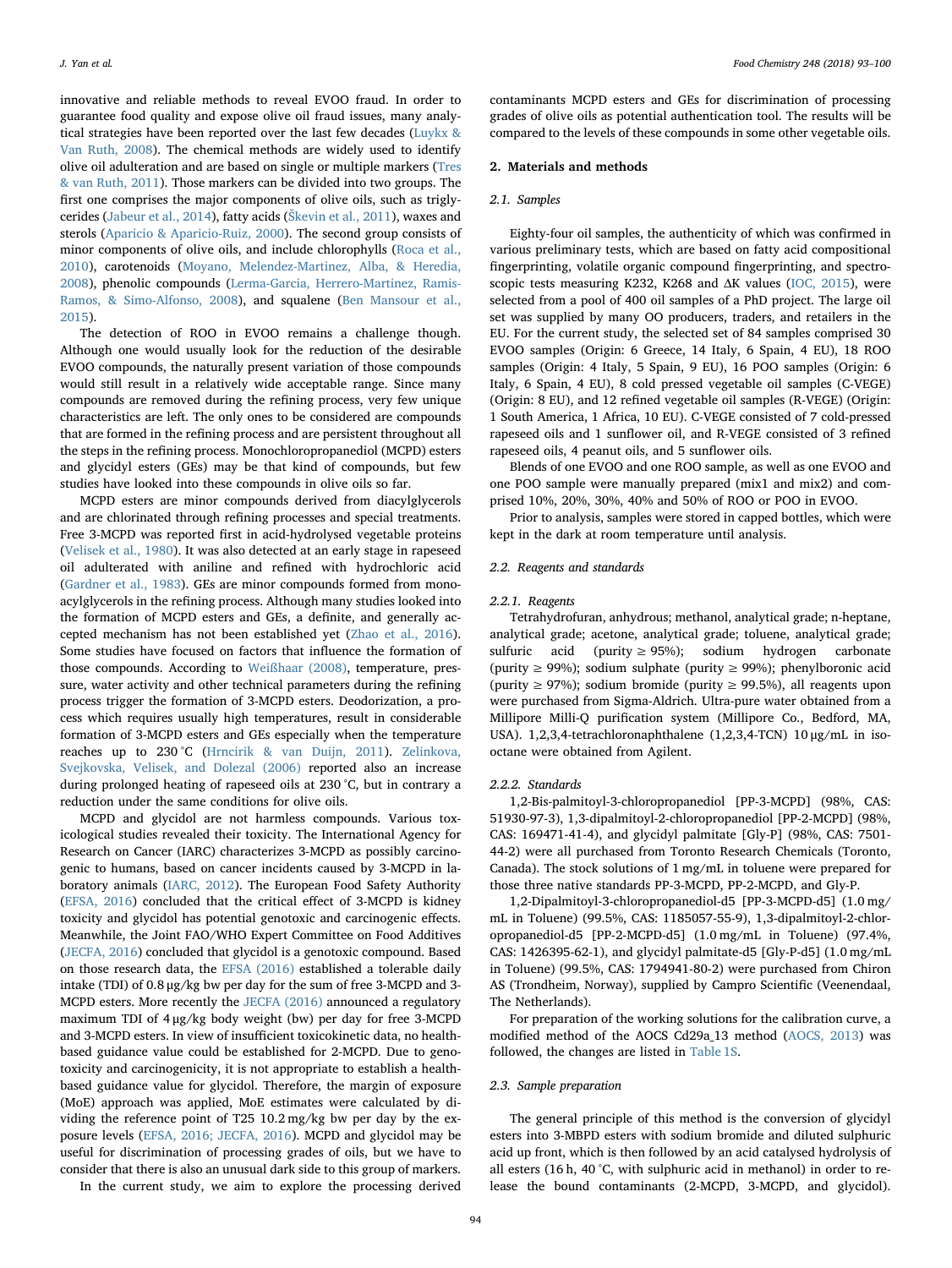<span id="page-2-0"></span>

Fig. 1. GC–MS/MS chromatograms (TIC) of the PBA derivatives of the target compounds in a standard solution, an EVOO sample and a ROO sample.

Finally, the free contaminants are derivatized with phenylboronic acid prior to GC–MS/MS analysis.

The extraction method of the 2-, 3-MCPD esters and GEs, which was used in this experiment, followed basically the AOCS official method Cd29a\_13 ([AOCS, 2013](#page-6-18)) with some slight modifications. Firstly, GC–MS/MS was used for the measurement instead of GC–MS, for additional selectivity. Secondly, an extra internal standard PP-2-MCPD-d5 were applied, so that 2-MCPD could be quantified on its own internal standard, which improves the accuracy of 2-MCPD results. The third modification concerns the reconstitution of the dry residue in the final step in iso-octane instead of n-heptane. Fourthly, before transferring the supernatant to the GC vial, 50 μL 1,2,3,4-TCN solution was added to each sample as a syringe standard. This syringe standard was used to monitor the GC injection reproducibility and sensitivity drift of the MS/ MS instrument over time.

# 2.4. GC–MS/MS

The instrumental measurement was performed according to the AOCS official method Cd29a\_13 [\(AOCS, 2013](#page-6-18)), but with a modification of using GC–MS/MS instead of GC–MS. GC–MS/MS analyses were carried out using a Varian CP-3800 GC and a Varian CP-8400 autosampler, combined with Varian 1200L Quadrupole MS/MS system from Varian (USA), equipped with an DB-35 ms fused-silica column (30 m  $\times$  0.25 mm ID  $\times$  0.25 µm film thickness), purchased from Agilent (USA).

Gas chromatographic settings: The injector was set at 250 °C on pulsed splitless mode with a pulse pressure of 30.0 psi and a pulse duration of 1.20 min (Varian type 1079 EFC). 2 μL samples were injected and carried by 1 mL/min He. The transfer line temperature was set at 300 °C. The GC oven temperature program started at 100 °C for 1 min, ramped to 160 °C at 20 °C/min, hold for 1 min at 160 °C, ramped to 180 °C at 4 °C/min, from 180 °C to 340 °C at 30 °C/min, hold for 4.70 min at 340 °C. The total run duration is 20.03 min.

Mass spectrometer settings: The ionisation was set at 70 eV. The monitored mass transitions are described in Table 2S.

All oil samples were analysed in duplicate, and data used were the average value of the two replicates of each oil sample.

### 2.5. Collision energy optimization

The most abundant daughter ions were identified by infusion of standard solutions of the PBA derivative of the target analytes. The transitions are mentioned in Table 2S. Afterwards, the optimal collision

energies were determined, and these values are mentioned in Table 2S. These mass transitions correspond to the PBA derivatives of the unbound native target compounds and their internal standards.

### 2.5.1. Quality assurance and quality control

The chemical analysis of the samples is performed according to the AOCS official method Cd29a\_13 [\(AOCS, 2013\)](#page-6-18). This method is implemented in our laboratory and experiments demonstrated that the method (with slight modifications as mentioned earlier) meets the method performance requirements as specified in Cd29a\_13. Quality is controlled by analysis of blank samples, the use of deuterated internal standards, duplicate analysis of every individual sample and spiking experiments.

# 2.6. Statistical analysis

One-way analysis of variance (ANOVA) was performed to assess the differences in concentrations of the compounds between types of oils. Subsequently, Tamhane's T2 post hoc test was applied for pairwise comparisons.  $P = .05$  was used throughout the study. The statistical analyses resulting in the figures were performed using MATLAB (R2015b, The MathWorks Inc., Natick, MA, USA). The ANOVA and post hoc test were carried out in XLstat (Addinsoft, New York, NY, USA).

#### 3. Results and discussion

#### 3.1. The QA of the measurements

Seven compounds (3-MCPD-d5, 3-MCPD, 2-MCPD-d5, 2-MCPD, Glycidol-d5, Glycidol, 1,2,3,4-TCN) were, after sample preparation, analysed by GC–MS/MS. The Total Ion Current (TIC) chromatograms of a standard solution, an EVOO sample, and a ROO sample, which were selected randomly from the large sample set, are presented in [Fig. 1](#page-2-0). 1,2,3,4-TCN is added to every sample prior to injection as an internal standard to monitor the injector and detector performance throughout the sample sequence.

The internal standards (e.g. 3-MCPD-d5), eluted prior to the native compounds (e.g. 3-MCPD). This is in agreement with previous reports ([Abd Razak et al., 2012\)](#page-6-19). From [Fig. 1](#page-2-0), it is clear that traces of 2-MCPD, 3-MCPD and glycidol could be detected in ROO, whereas they were below the limit of quantification in EVOO.

To illustrate assay accuracy, the standard curves were established using the optimized parameters in Table 2S. The results in [Fig. 2](#page-3-0) show the relationship between the ratio of the amount of 3-MCPD to the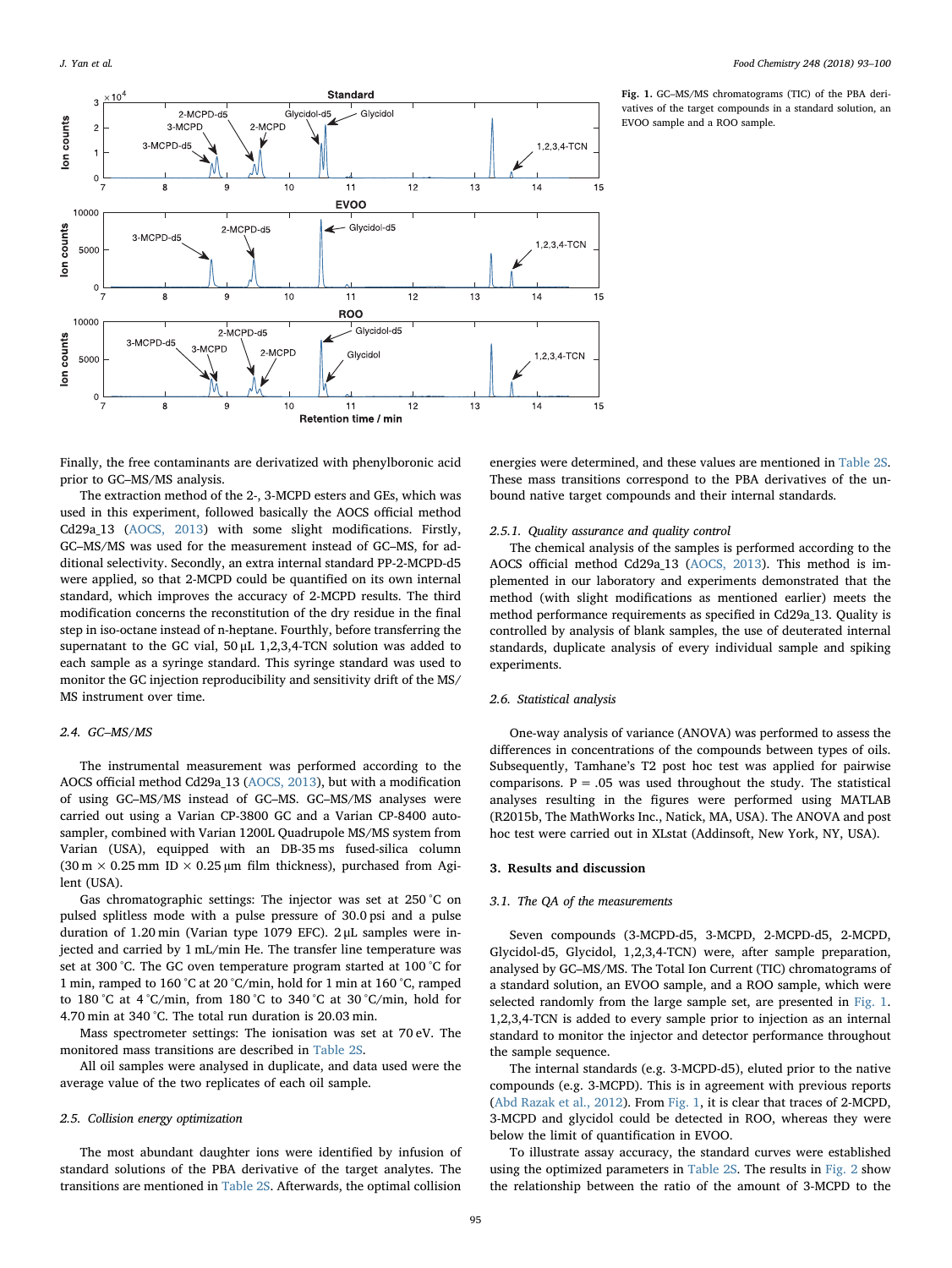<span id="page-3-0"></span>

Fig. 2. Three calibration curves of 3-MCPD. X-axis is the ratio of the amount of standard (3-MCPD) to the amount of internal standard (3-MCPD-d5). Y-axis is the ratio of corresponding peak areas.

amount of 3-MCPD-d5 and the ratio of corresponding peak areas. In accordance with the AOCS method Cd 29a-13, 100  $\pm$  10 mg of blank oil (containing no 2-MCPD/3-MCPD esters and GEs) were added to the calibration samples to improve the robustness of the method, since the oil matrix helps to retain the analytes during the evaporation step. The calibration curves of 3-MCPD were determined in triplicate between and after the whole sample series. The values of a and b of those three curves are quite similar only with small differences and all the values of  $R<sup>2</sup>$  are more than 0.999. According to the AOCS method criteria, the values of b and  $R^2$  of the three calibration curves meet the requirements, which are  $|b| < 0.02$ ,  $R^2 > 0.99$ . It demonstrates the stability of the measurement system, as well as a good repeatability and linearity of this method. The calibration curves were used to calculate the concentrations of the target compounds in the oil samples in the remainder of the study.

# 3.2. MCPD esters and GEs contents in relation to vegetable oil type

The 94 samples, including 30 EVOO, 18 ROO, 16 POO, 8C-VEGE, 12 R-VEGE, and 10 blends, were subjected to GC–MS/MS analysis. The results of the measurements of the 3-MCPD esters, 2-MCPD esters, and GEs in the five pure types of oils are presented in box plots ([Fig. 3\)](#page-4-0).

As shown in [Fig. 3](#page-4-0), the concentrations of the 2- and 3-MCPD esters and the GEs vary in the ranges 0–6 mg/kg, 0–1.5 mg/kg, and 0–1 mg/ kg, respectively. The concentrations of 3-MCPD esters in samples are at least twice the concentrations of 2-MCPD esters. This may be due to the two positions (1- and 3-) of glycerol available to be chlorinated and resulting in 3-MCPD esters, compared with only one position (2-) resulting in 2-MCPD ester formation. There seems hardly any correlation between MCPDs and GEs concentrations in the oil samples. It is generally believed that GEs formation to be independent from MCPD ester formation [\(EFSA, 2016](#page-6-15)).

The mean concentrations of the three compounds and significant differences between oil types are presented in [Table 1](#page-4-1). Clearly, the concentrations of the three compounds in the cold-pressed oils (EVOO, C-VEGE) are significantly lower than in POO and ROO. R-VEGE shows values between these two groups. The differences between the olive oil grades and the vegetable oil grades are discussed in the following paragraphs.

# 3.2.1. Comparison of cold pressed olive oil and lower grades of olive oils

The concentrations of the three compounds in all individual oil samples are presented in [Fig. 4](#page-5-0). The data have been sorted according to the measured concentration of 3-MCPD esters. The 3-MCPD esters concentrations measured in the ROO and POO samples are considerable and significantly higher than in EVOO ([Table 1\)](#page-4-1). Experiments with EVOO carried out by [Matthäus and Pudel \(2013\)](#page-6-20) revealed that in EVOO approx. 1 mg/kg 3-MCPD esters could be generated after 2 h of high temperature heating. On the other hand, [Ozdikicierler, Yemiscioglu,](#page-6-21) [and Gumuskesen \(2016\)](#page-6-21) detected no 3-MCPD esters and GEs in POO during steam distillation. These discrepancies with our current results are likely to be due to the fact that in our study samples of commercial origin were used and industrial processes had been applied to those samples. Moreover, it may be due to the degradation of the esters after a long time of heating ([Ermacora & Hrncirik, 2014\)](#page-6-22).

According to previous studies, several factors significantly promote the formation of 3-MCPD esters, such as temperature, heating time, pH value, moisture content, pressure and oil types [\(Hamlet et al., 2015;](#page-6-23) [Ozdikicierler et al., 2016\)](#page-6-23). High temperature is the main factor that can cause 3-MCPD esters and GEs formation [\(Abd Razak et al., 2012;](#page-6-19) [Hrncirik & van Duijn, 2011\)](#page-6-19). Previous studies also indicated that high temperature is employed in both ROO ([Li et al., 2016\)](#page-6-24) and POO ([Moral](#page-6-25) [& Mendez, 2006\)](#page-6-25). Addition of a large amount of water in the degumming process and the use of high temperatures in the deodorization process could also attribute to the higher formation of glycidol in refined oil (Wang, [Ji, & Han, 2017\)](#page-7-3). Furthermore, the results of the current study reveal that the contents of 3-MCPD esters and GEs in POO are higher than in most of the ROO samples. Because the refining process takes place in both ROO and POO, the differences originate most probably from the phase before refining. There are three possibly reasons for the high concentrations, 1) an additional high temperature drying treatment happened before the refining process ([Moral &](#page-6-25) [Mendez, 2006; Ozdikicierler et al., 2016\)](#page-6-25), 2) the extra exposed time of olive pomace to water, which results in the increased chance of monoacylglycerol (MAG) and diacylglycerol (DAG) formation which are precursors of bound 3-MCPD and glycidyl esters ([Shahidi, 2005\)](#page-6-26), 3) presence of more precursors in the oil (because of its lower quality) prior to refining.

# 3.2.2. Comparison of cold pressed and refined vegetable oils

In order to be able to compare the results of the olive oils, a small set of other cold pressed and refined vegetable oils were analysed as well (C-VEGE and R-VEGE). C-VEGE consisted of seven rapeseed oils and one sunflower oil, the latter of which is number four in [Fig. 4](#page-5-0). R-VEGE comprised three types of oils: the first three samples are rapeseed oils, number 4–6 and 12 are the peanut oils, number 7–11 are the sunflower oils.

It can be seen from [Fig. 4](#page-5-0) that the concentrations of C-VEGE are considerably lower than those of the R-VEGE samples, which is in agreement with the olive oil samples. The most likely explanation is, in line with the olive oils, the high temperature treatment during refining process ([Abd Razak et al., 2012; Hrncirik & van Duijn, 2011\)](#page-6-19). It also appears that the concentrations of those three compounds in the refined peanut oil samples have the tendency to be higher than in the other two types of seed oils (particularly the MCPD esters in sample 12 and GEs in sample 6), although the number of peanut samples was limited. The results may be due to the peanut ripeness level result in high DAG levels in peanut oils which are the precursors of the esters ([Akhtar, Khalid,](#page-6-27) [Ahmed, Shahzad, & Suleria, 2014; Ayres, 1983](#page-6-27)).

# 3.2.3. Comparison of olive oils and other vegetable oils

Both EVOO and C-VEGE are cold pressed oils, which means that during the whole processing, the extraction temperatures are controlled not exceeding 27 °C for EVOO ([Boselli, Di Lecce, Strabbioli, Pieralisi, &](#page-6-28) [Frega, 2009\)](#page-6-28), 75–80 °C for rapeseed oil ([Cvengros, 1995\)](#page-6-29) and 38–40 °C for sunflower oil [\(Bendini et al., 2011](#page-6-30)). As shown in [Fig. 4](#page-5-0), there is no large difference between EVOO and C-VEGE: the value ranges of 3- MCPD esters, 2-MCPD esters and GEs are 0–0.08 mg/kg, 0–0.08 mg/kg and 0–0.15 mg/kg, respectively.

In general, the values of the 3-MCPD esters in ROO and POO are larger than in the other refined vegetable oils. Similar results were found in previous studies, which has already mentioned above,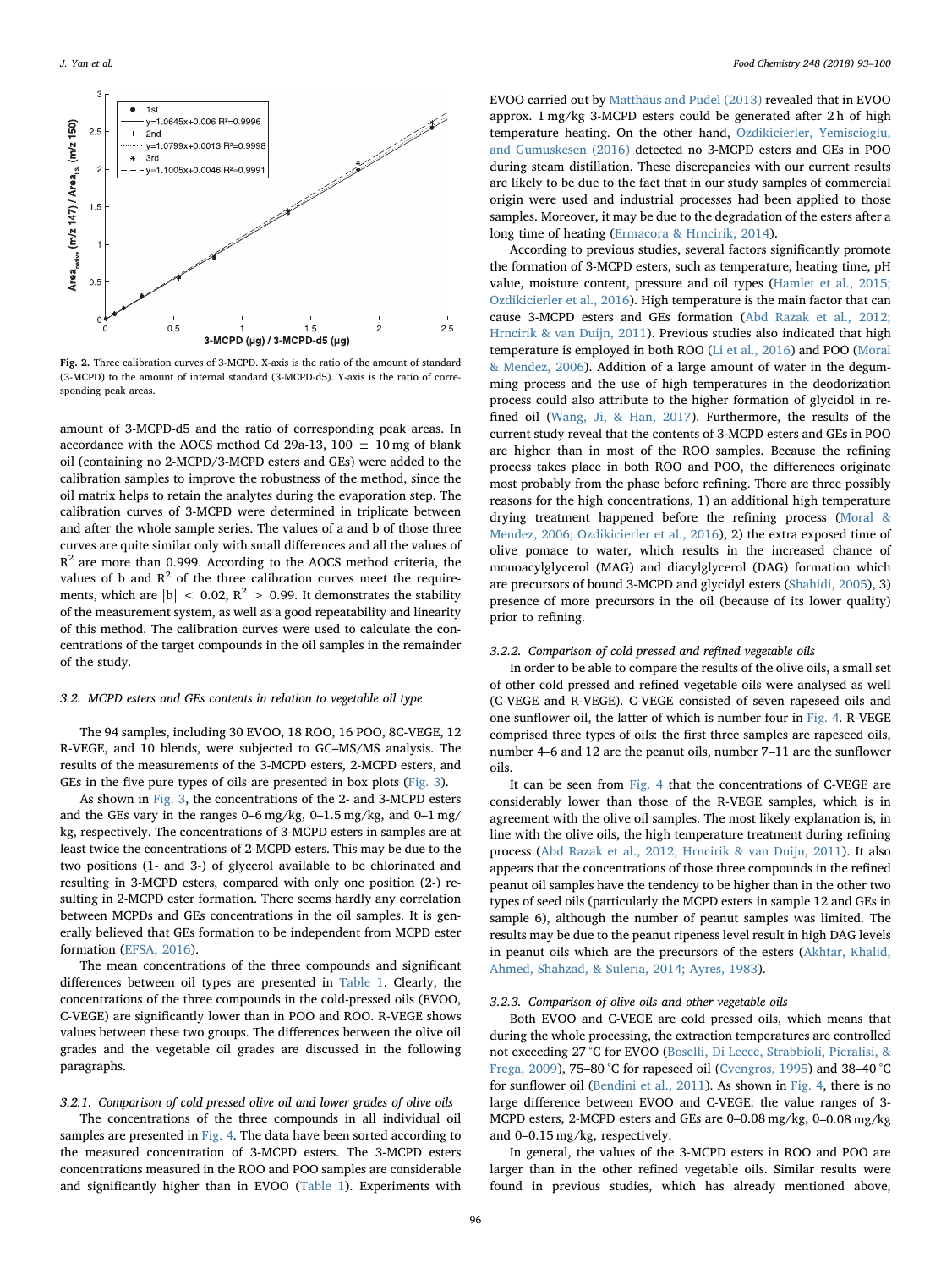<span id="page-4-0"></span>![](_page_4_Figure_2.jpeg)

Fig. 3. Box plots of the measurements of the 3-MCPD esters, 2-MCPD esters, and GEs in the five types of oils. The central mark represents the median value, the edges of the line are the minimum and maximum values, and the edges of the box are first quartile and third quartile values for the five types of oil.

<span id="page-4-1"></span>Table 1

Mean concentrations of the 3-MCPD esters, 2-MCPD esters, and GEs in the five types of oils and statistical comparisons.[\\*](#page-4-2)

|                                                             | $3-MCPD$ esters $(mg/kg)$                                                                     | $2-MCPD$ esters $(mg/kg)$                                                                      | GEs (mg/kg)                                                                              |
|-------------------------------------------------------------|-----------------------------------------------------------------------------------------------|------------------------------------------------------------------------------------------------|------------------------------------------------------------------------------------------|
| POO<br><b>ROO</b><br><b>R-VEGE</b><br><b>EVOO</b><br>C-VEGE | $2.896^{\rm a}$<br>$1.210^{a}$<br>0.427 <sup>b</sup><br>0.026 <sup>c</sup><br>$0.022^{\rm c}$ | $1.031^{a}$<br>$0.558^{a}$<br>0.176 <sup>b</sup><br>$0.021$ <sup>c</sup><br>0.015 <sup>c</sup> | $0.694^{\rm a}$<br>$0.516^a$<br>$0.426^{ab}$<br>0.059 <sup>b</sup><br>0.049 <sup>b</sup> |
| P value                                                     | < .0001                                                                                       | < 0.001                                                                                        | .012                                                                                     |

<span id="page-4-2"></span>\* ANOVA and Tamhane's T2 post hoc tests; different superscripts in a column indicate significant differences.

indicating that olive oil and peanut oil generate higher levels of 3- MCPD esters than seed oils (rapeseed oil, sunflower oils) due to elevated DAG levels ([Franke, Strijowski, Fleck, & Pudel, 2009; Hamlet](#page-6-31) [et al., 2015; Ramli, Siew, Ibrahim, Kuntom, & Abd Razak, 2015;](#page-6-31) [Zelinkova et al., 2006\)](#page-6-31).

### 3.3. Authentication considerations

In order to evaluate the values of the three compounds for authentication practices, all data are presented together in [Fig. 5](#page-5-1)a. This is a 3D scatter plot based on the measurement data of the 3-MCPD esters, 2-MCPD esters, and GEs. In the plot, one outlier sample showing the highest concentrations for all three compounds is lacking for legibility reasons. The EVOO samples, which are located in the origin point, are completely separated from ROO and POO in the three dimensions, see [Fig. 5c](#page-5-1) and d. The plot also shows that 2-MCPD and 3-MCPD esters concentrations are fairly correlated for ROO but not so much for POO, which shows a more scattered pattern.

In order to examine potential matrix effects when examining mixtures, mixtures of EVOO and ROO or POO samples were analysed. These samples, with increasing lower grade oil concentrations show a gradual, linear change in MCPD esters and GEs concentrations [\(Fig. 5b](#page-5-1):

mix1 and mix2):  $R^2 = 0.98$  for ROO and  $R^2 = 0.97$  for POO. Obviously, when mixing EVOO with lower grade olive oils, the concentrations of MCPD esters and GEs is fully determined by the fractions of the two types of oil.

In view of fraud detection, the 95% upper bounds of the EVOO sample set were subsequently calculated in order to set upper limits for real EVOO. This resulted in the following values: 0.036 mg 3-MPCD/kg oil, 0.028 mg 2-MCPD/kg oil, and 0.078 mg GE/kg oil. It is obvious that all 100% ROO or POO would be easily discriminated from the real EVOO, they are all exceeding these values considerably. However, the smarter fraudster will mix oils. The most difficult scenario would be the admixture of an EVOO with relatively low levels of the three compounds for the EVOO population with an ROO or POO with also low levels of the three compounds for their populations. Therefore, for this worst case scenario mixtures of EVOO at the 95% lower bound level and ROO or POO also at their 95% lower bound level were considered. The concentrations in EVOO at 95% lower bound are 0.016 mg 3- MPCD/kg oil, 0.014 mg 2-MCPD/kg oil, and 0.041 mg GE/kg oil; for ROO 0.804 mg 3-MPCD/kg oil, 0.365 mg 2-MCPD/kg oil, and 0.369 mg GE/kg oil; and for POO 1.804 mg 3-MPCD/kg oil, 0.479 mg 2-MCPD/kg oil, and 0.328 mg GE/kg oil. For calculation of the 'virtual' concentrations in the worst case scenario mixtures, a linear relationship was considered based on the results of the mixture analysis above. An example for the calculation of the 3-MCPD concentration in a mixture of EVOO and POO is shown below.

$$
[3-MCPD(mix)] = \frac{Mass(EVOO)}{Mass(EVOO + POO)} \times [3-MCPD(EVOO)] + \frac{Mass(POO)}{Mass(EVOO + POO)} \times [3-MCPD(POO)]
$$

The resulting values for the mixtures were compared to the set upper limits, i.e. 0.036 mg 3-MPCD/kg oil, 0.028 mg 2-MCPD/kg oil, and 0.078 mg GE/kg oil (see above) in order to determine the lowest levels at which ROO or POO mixed into EVOO could be detected. ROO and POO admixtures to EVOO would be detectable at 2% w/w levels based on 3-MCPD esters, at 5% based on 2-MCPD esters, and at 13%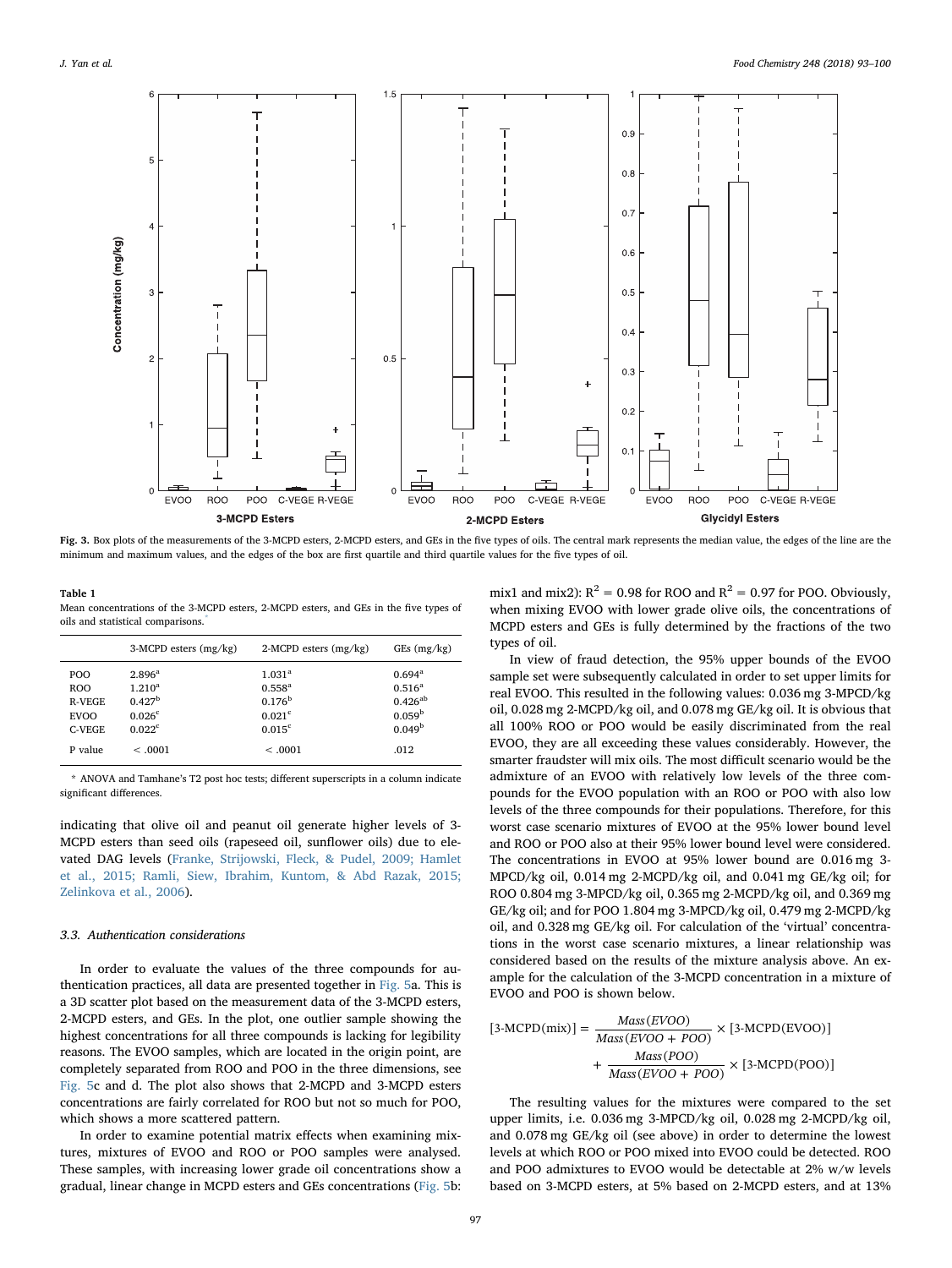<span id="page-5-0"></span>![](_page_5_Figure_2.jpeg)

Fig. 4. The concentrations of 3-MCPD esters, 2-MCPD esters, and GEs in the individual samples of the five types of oils (mg/kg): Samples are sorted according to an increasing 3-MCPD esters content.

(ROO) and 14% (POO) based on GEs.

These results are very promising. MCPD esters seem a very sensitive marker group for detection of ROO or POO in EVOO. The methodology is robust, an internationally accepted method is applied, and the marker itself is robust from a fraud perspective too. It is hard to remove these compounds from ROO or POO. Certainly, a wider set of olive oils, including soft deodorized oils, as well as other vegetable oils will be required for further confirmation. Furthermore, it has to be kept in mind that the manual sample preparation method is fairly labor intensive, although nowadays fully automated sample preparation robots, coupled to GC–MS(/MS) are available for quick and routinely analysis of oil samples allowing a wide application of such oil authenticity testing approach ([Jacq et al., 2008; Parkinson, Bruheim, Christ, &](#page-6-32) [Pawliszyn, 2004\)](#page-6-32).

<span id="page-5-1"></span>![](_page_5_Figure_7.jpeg)

Fig. 5. Three dimension scatter plots of the three compounds in (a) EVOO, ROO, and POO; (b) the EVOO samples and mixtures of EVOO/ROO (mix1) and EVOO/POO (mix2); (c) zoomed in section of plot a; (d) zoomed in section of plot b (mix 1 refers to samples comprised 10%, 20%, 30%, 40% and 50% of ROO in EVOO. mix 2 refers to samples comprised 10%, 20%, 30%, 40% and 50% of POO in EVOO).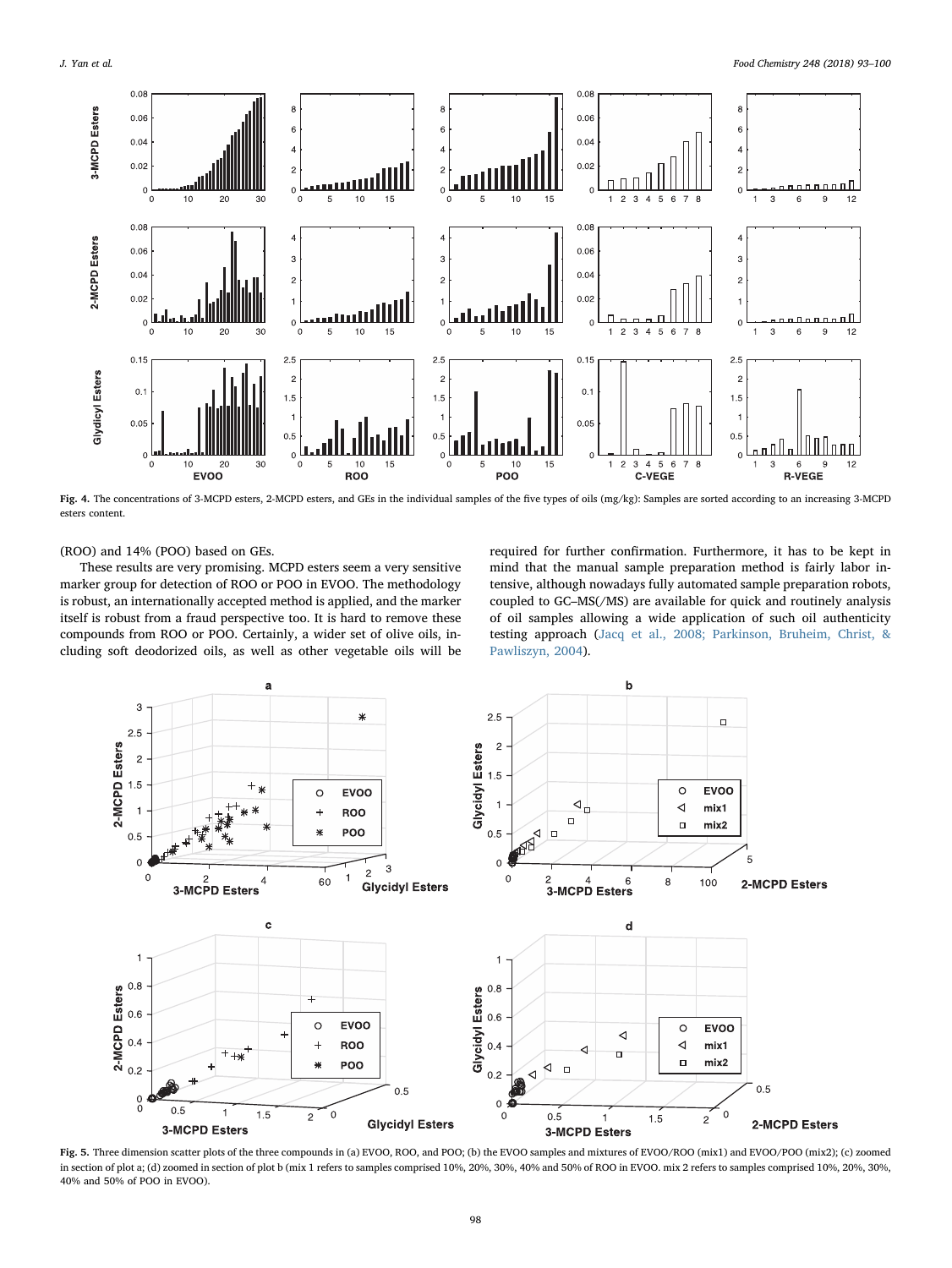#### 3.4. Safety considerations

As already mentioned MCPD esters have toxic effects, but what about the concentrations measured in the oils? Considering the TDI for 3-MCPD esters (0.8 µg/kg bw per day ([EFSA, 2016](#page-6-15)), the intake for an adult person (60 kg) would amount 48 µg 3-MCPD esters per day. For the mean olive oil concentrations [\(Table 1](#page-4-1)), this intake would be theoretically reached by consumption of olive oil only with an intake of 1845.6 g EVOO/day, 39.6 g ROO/day (ca. 3 table spoons) or 16.8 g POO/day (ca. 1 table spoon). One can imagine that these ROO or POO volumes can be met in practice. For a full evaluation larger sets and more kinds of oils would need to be examined and compared to consumption data to understand the potential relevance of the 3-MCPD ester contamination in this kind of oils. In addition, 3-MCPD esters may be ingested through other foods, adding up to the total exposure. Nevertheless, it is obvious that the refined oils in the current study may contribute to the daily intake of 3-MCPD esters for users of these oils, and most likely to the intake of 2-MCPD esters and GEs as well.

#### 4. Conclusions

The present study was designed to evaluate the value of MCPD esters and GEs for authentication of the premium processing grades of olive oils and other vegetable oils. Cold-pressed oils showed significantly lower levels of MCPD esters and GEs than their refined counterparts. Calculations revealed that 3-MCPD esters, 2-MCPD esters, and GEs would allow detection of adulteration of EVOO with 2%, 5%, and 13–14% ROO or POO (95% confidence) based on the current set. Therefore, this approach appears very promising and sensitive to detection of EVOO fraud with lower processing grade oils.

# Funding

Authors acknowledge the China Scholarship Council (CSC) for providing a research grant to the first author.

# Acknowledgements

We thank Hennie van Rossum of RIKILT, Wageningen University & Research, for his technical support with the GC–MS/MS analysis. Special gratitude is dedicated to the producers, traders, and retailers for their sample supply.

# Appendix A. Supplementary data

Supplementary data associated with this article can be found, in the online version, at <http://dx.doi.org/10.1016/j.foodchem.2017.12.025>.

#### References

- <span id="page-6-19"></span>[Abd Razak, R. A., Kuntom, A., Slew, W. L., Ibrahim, N. A., Ramli, M. R., Hussein, R., &](http://refhub.elsevier.com/S0308-8146(17)31964-7/h0005) [Nesaretnam, K. \(2012\). Detection and monitoring of 3-monochloropropane-1,2-diol](http://refhub.elsevier.com/S0308-8146(17)31964-7/h0005) [\(3-MCPD\) esters in cooking oils.](http://refhub.elsevier.com/S0308-8146(17)31964-7/h0005) Food Control, 25(1), 355–360.
- <span id="page-6-27"></span>[Akhtar, S., Khalid, N., Ahmed, I., Shahzad, A., & Suleria, H. A. R. \(2014\). Physicochemical](http://refhub.elsevier.com/S0308-8146(17)31964-7/h0010) [characteristics, functional properties, and nutritional bene](http://refhub.elsevier.com/S0308-8146(17)31964-7/h0010)fits of peanut oil: A review. [Critical Reviews in Food Science and Nutrition, 54](http://refhub.elsevier.com/S0308-8146(17)31964-7/h0010)(12), 1562–1575.
- <span id="page-6-18"></span><span id="page-6-4"></span>AOCS. (2013). American Oil Chemists' Society (2013) Cd29a. AOCS official method. [Aparicio-Ruiz, R., Romero, I., García-González, D. L., Oliver-Pozo, C., & Aparicio, R.](http://refhub.elsevier.com/S0308-8146(17)31964-7/h0020) [\(2017\). Soft-deodorization of virgin olive oil: Study of the changes of quality and](http://refhub.elsevier.com/S0308-8146(17)31964-7/h0020)
- <span id="page-6-7"></span>[chemical composition.](http://refhub.elsevier.com/S0308-8146(17)31964-7/h0020) Food Chemistry, 220, 42–50. [Aparicio, R., & Aparicio-Ruiz, R. \(2000\). Authentication of vegetable oils by chromato](http://refhub.elsevier.com/S0308-8146(17)31964-7/h0025)graphic techniques. [Journal of Chromatography A, 881](http://refhub.elsevier.com/S0308-8146(17)31964-7/h0025)(1–2), 93–104.
- Ayres, J. L. (1983). Peanut oil. [Journal of the American Oil Chemists Society, 60](http://refhub.elsevier.com/S0308-8146(17)31964-7/h0030)(2), 357–[359](http://refhub.elsevier.com/S0308-8146(17)31964-7/h0030).
- <span id="page-6-10"></span>[Ben Mansour, A., Flamini, G., Ben Selma, Z., Le Dreau, Y., Artaud, J., Abdelhedi, R., &](http://refhub.elsevier.com/S0308-8146(17)31964-7/h0035) [Bouaziz, M. \(2015\). Comparative study on volatile compounds, fatty acids, squalene](http://refhub.elsevier.com/S0308-8146(17)31964-7/h0035) [and quality parameters from whole fruit, pulp and seed oils of two tunisian olive](http://refhub.elsevier.com/S0308-8146(17)31964-7/h0035) cultivars using chemometrics. [European Journal of Lipid Science and Technology,](http://refhub.elsevier.com/S0308-8146(17)31964-7/h0035) 117[\(7\), 976](http://refhub.elsevier.com/S0308-8146(17)31964-7/h0035)–987.

<span id="page-6-30"></span>[Bendini, A., Barbieri, S., Valli, E., Buchecker, K., Canavari, M., & Toschi, T. G. \(2011\).](http://refhub.elsevier.com/S0308-8146(17)31964-7/h0040)

Quality evaluation of cold pressed sunfl[ower oils by sensory and chemical analysis.](http://refhub.elsevier.com/S0308-8146(17)31964-7/h0040) [European Journal of Lipid Science and Technology, 113](http://refhub.elsevier.com/S0308-8146(17)31964-7/h0040)(11), 1375–1384.

- <span id="page-6-28"></span>[Boselli, E., Di Lecce, G., Strabbioli, R., Pieralisi, G., & Frega, N. G. \(2009\). Are virgin olive](http://refhub.elsevier.com/S0308-8146(17)31964-7/h0045) [oils obtained below 27 degrees C better than those produced at higher temperatures?](http://refhub.elsevier.com/S0308-8146(17)31964-7/h0045) [Lwt-Food Science and Technology, 42](http://refhub.elsevier.com/S0308-8146(17)31964-7/h0045)(3), 748–757.
- <span id="page-6-29"></span>Cvengros, J. (1995). Physical refining of edible oils. [Journal of the American Oil Chemists](http://refhub.elsevier.com/S0308-8146(17)31964-7/h0050) Society, 72[\(10\), 1193](http://refhub.elsevier.com/S0308-8146(17)31964-7/h0050)–1196.
- <span id="page-6-15"></span>[EFSA \(2016\). Risks for human health related to the presence of 3- and 2-mono](http://refhub.elsevier.com/S0308-8146(17)31964-7/h0055)[chloropropanediol \(MCPD\), and their fatty acid esters, and glycidyl fatty acid esters](http://refhub.elsevier.com/S0308-8146(17)31964-7/h0055) in food. [EFSA Journal, 14](http://refhub.elsevier.com/S0308-8146(17)31964-7/h0055)(5).
- <span id="page-6-22"></span>[Ermacora, A., & Hrncirik, K. \(2014\). Study on the thermal degradation of 3-MCPD esters](http://refhub.elsevier.com/S0308-8146(17)31964-7/h0060) [in model systems simulating deodorization of vegetable oils.](http://refhub.elsevier.com/S0308-8146(17)31964-7/h0060) Food Chemistry, 150, 158–[163](http://refhub.elsevier.com/S0308-8146(17)31964-7/h0060).
- <span id="page-6-31"></span>[Franke, K., Strijowski, U., Fleck, G., & Pudel, F. \(2009\). In](http://refhub.elsevier.com/S0308-8146(17)31964-7/h0065)fluence of chemical refining [process and oil type on bound 3-chloro-1,2-propanediol contents in palm oil and](http://refhub.elsevier.com/S0308-8146(17)31964-7/h0065) rapeseed oil. [Lwt-Food Science and Technology, 42](http://refhub.elsevier.com/S0308-8146(17)31964-7/h0065)(10), 1751–1754.
- <span id="page-6-12"></span>Gardner, [A. M., Yurawecz, M. P., Cunningham, W. C., Diachenko, G. W., Mazzola, E. P., &](http://refhub.elsevier.com/S0308-8146(17)31964-7/h0070) [Brumley, W. C. \(1983\). Isolation and identi](http://refhub.elsevier.com/S0308-8146(17)31964-7/h0070)fication of C16 and C18 fatty acid esters of [chloropropanediol in adulterated Spanish cooking oils.](http://refhub.elsevier.com/S0308-8146(17)31964-7/h0070) Bulletin of Environmental [Contamination and Toxicology, 31](http://refhub.elsevier.com/S0308-8146(17)31964-7/h0070)(6), 625–630.
- <span id="page-6-23"></span>Hamlet, C., Asuncion, L., Velíšek, J., Doležal, M., Zelinková, Z., & Crews, C. (2015). The occurrence of fatty acid esters of chloropropanediols in foods: A review prepared for the UK Food Standards Agency.
- <span id="page-6-13"></span>[Hrncirik, K., & van Duijn, G. \(2011\). An initial study on the formation of 3-MCPD esters](http://refhub.elsevier.com/S0308-8146(17)31964-7/h0080) during oil refining. [European Journal of Lipid Science and Technology, 113](http://refhub.elsevier.com/S0308-8146(17)31964-7/h0080)(3), 374–379.
- <span id="page-6-14"></span>IARC (2012). A review of human carcinogens. IARC monographs on the evaluation of carcinogenic risks to humans, 100 B.
- <span id="page-6-17"></span>IOC (2015). Spectrophotometric investigation in the ultraviolet. [www.](http://www.internationaloliveoil.org/documents/viewfile/3878-testing6) [internationaloliveoil.org/documents/view](http://www.internationaloliveoil.org/documents/viewfile/3878-testing6)file/3878-testing6.
- <span id="page-6-0"></span>[Jabeur, H., Zribi, A., Makni, J., Rebai, A., Abdelhedi, R., & Bouaziz, M. \(2014\). Detection](http://refhub.elsevier.com/S0308-8146(17)31964-7/h0095) [of Chemlali extra-virgin olive oil adulteration mixed with soybean oil, corn oil, and](http://refhub.elsevier.com/S0308-8146(17)31964-7/h0095) sunflower oil by using GC and HPLC. [Journal of Agricultural and Food Chemistry,](http://refhub.elsevier.com/S0308-8146(17)31964-7/h0095) 62[\(21\), 4893](http://refhub.elsevier.com/S0308-8146(17)31964-7/h0095)–4904.
- <span id="page-6-32"></span>[Jacq, K., Delaney, E., Teasdale, A., Eyley, S., Taylor-Worth, K., Lipczynski, A., ... David, F.](http://refhub.elsevier.com/S0308-8146(17)31964-7/h0100) [\(2008\). Development and validation of an automated static headspace gas chroma](http://refhub.elsevier.com/S0308-8146(17)31964-7/h0100)tography–mass spectrometry (SHS-GC–[MS\) method for monitoring the formation of](http://refhub.elsevier.com/S0308-8146(17)31964-7/h0100) [ethyl methane sulfonate from ethanol and methane sulfonic acid.](http://refhub.elsevier.com/S0308-8146(17)31964-7/h0100) Journal of [Pharmaceutical and Biomedical Analysis, 48](http://refhub.elsevier.com/S0308-8146(17)31964-7/h0100)(5), 1339–1344.
- <span id="page-6-16"></span>JECFA (2016). Joint FAO/WHO expert committee on food additives Eighty-third meeting. JECFA/83/SC.
- <span id="page-6-2"></span>[Karbasian, M., Givianrad, M. H., & Ramezan, Y. \(2015\). A rapid method for detection of](http://refhub.elsevier.com/S0308-8146(17)31964-7/h0110) refi[ned olive oil as adulterant in extra virgin olive oil by di](http://refhub.elsevier.com/S0308-8146(17)31964-7/h0110)fferential scanning calorimetry. [Oriental Journal of Chemistry, 31](http://refhub.elsevier.com/S0308-8146(17)31964-7/h0110)(3), 1735–1739.
- <span id="page-6-9"></span>[Lerma-Garcia, M. J., Herrero-Martinez, J. M., Ramis-Ramos, G., & Simo-Alfonso, E. F.](http://refhub.elsevier.com/S0308-8146(17)31964-7/h0115) [\(2008\). Prediction of the genetic variety of Spanish extra virgin olive oils using fatty](http://refhub.elsevier.com/S0308-8146(17)31964-7/h0115) acid and phenolic compound profi[les established by direct infusion mass spectro](http://refhub.elsevier.com/S0308-8146(17)31964-7/h0115)metry. [Food Chemistry, 108](http://refhub.elsevier.com/S0308-8146(17)31964-7/h0115)(3), 1142–1148.
- <span id="page-6-24"></span>[Li, C., Li, L. Y., Jia, H. B., Wang, Y. T., Shen, M. Y., Nie, S. P., & Xie, M. Y. \(2016\).](http://refhub.elsevier.com/S0308-8146(17)31964-7/h0120) [Formation and reduction of 3-monochloropropane-1,2-diol esters in peanut oil during](http://refhub.elsevier.com/S0308-8146(17)31964-7/h0120) physical refining. [Food Chemistry, 199](http://refhub.elsevier.com/S0308-8146(17)31964-7/h0120), 605–611.
- <span id="page-6-5"></span>[Luykx, D. M. A. M., & Van Ruth, S. M. \(2008\). An overview of analytical methods for](http://refhub.elsevier.com/S0308-8146(17)31964-7/h0125) [determining the geographical origin of food products.](http://refhub.elsevier.com/S0308-8146(17)31964-7/h0125) Food Chemistry, 107(2), 897–[911](http://refhub.elsevier.com/S0308-8146(17)31964-7/h0125).
- <span id="page-6-20"></span>Matthäus, [B., & Pudel, F. \(2013\). Mitigation of 3-MCPD and glycidyl esters within the](http://refhub.elsevier.com/S0308-8146(17)31964-7/h0130) [production chain of vegetable oils especially palm oil.](http://refhub.elsevier.com/S0308-8146(17)31964-7/h0130) Lipid Technology, 25(7), 151–[155](http://refhub.elsevier.com/S0308-8146(17)31964-7/h0130).
- <span id="page-6-25"></span>[Moral, P. S., & Mendez, M. V. R. \(2006\). Production of pomace olive oil.](http://refhub.elsevier.com/S0308-8146(17)31964-7/h0135) Grasas Y Aceites, 57[\(1\), 47](http://refhub.elsevier.com/S0308-8146(17)31964-7/h0135)–55.
- <span id="page-6-8"></span>[Moyano, M. J., Melendez-Martinez, A. J., Alba, J., & Heredia, F. J. \(2008\). A compre](http://refhub.elsevier.com/S0308-8146(17)31964-7/h0140)[hensive study on the colour of virgin olive oils and its relationship with their](http://refhub.elsevier.com/S0308-8146(17)31964-7/h0140) [chlorophylls and carotenoids indexes \(1\): CIEXYZ non-uniform colour space.](http://refhub.elsevier.com/S0308-8146(17)31964-7/h0140) Food [Research International, 41](http://refhub.elsevier.com/S0308-8146(17)31964-7/h0140)(5), 505–512.
- <span id="page-6-21"></span>[Ozdikicierler, O., Yemiscioglu, F., & Gumuskesen, A. S. \(2016\). E](http://refhub.elsevier.com/S0308-8146(17)31964-7/h0145)ffects of process para[meters on 3-MCPD and glycidyl ester formation during steam distillation of olive oil](http://refhub.elsevier.com/S0308-8146(17)31964-7/h0145) and olive pomace oil. [European Food Research and Technology, 242](http://refhub.elsevier.com/S0308-8146(17)31964-7/h0145)(5), 805–813.
- [Parkinson, D. R., Bruheim, I., Christ, I., & Pawliszyn, J. \(2004\). Full automation of de](http://refhub.elsevier.com/S0308-8146(17)31964-7/h0150)[rivatization-solid-phase microextraction-gas chromatography-mass spectrometry](http://refhub.elsevier.com/S0308-8146(17)31964-7/h0150) [with a dual-arm system for the determination of organometallic compounds in aqu](http://refhub.elsevier.com/S0308-8146(17)31964-7/h0150)eous samples. [Journal of Chromatography A, 1025](http://refhub.elsevier.com/S0308-8146(17)31964-7/h0150)(1), 77–84.
- [Ramli, M. R., Siew, W. L., Ibrahim, N. A., Kuntom, A., & Abd Razak, R. A. \(2015\). Other](http://refhub.elsevier.com/S0308-8146(17)31964-7/h0155) [factors to consider in the formation of chloropropanediol fatty esters in oil processes.](http://refhub.elsevier.com/S0308-8146(17)31964-7/h0155) [Food Additives and Contaminants Part a-Chemistry Analysis Control Exposure & Risk](http://refhub.elsevier.com/S0308-8146(17)31964-7/h0155) [Assessment, 32](http://refhub.elsevier.com/S0308-8146(17)31964-7/h0155)(6), 817–824.
- <span id="page-6-1"></span>[Roca, M., Gallardo-Guerrero, L., Minguez-Mosquera, M. I., & Rojas, B. G. \(2010\). Control](http://refhub.elsevier.com/S0308-8146(17)31964-7/h0160) [of olive oil adulteration with copper-chlorophyll derivatives.](http://refhub.elsevier.com/S0308-8146(17)31964-7/h0160) Journal of Agricultural [and Food Chemistry, 58](http://refhub.elsevier.com/S0308-8146(17)31964-7/h0160)(1), 51–56.

<span id="page-6-26"></span>Shahidi, F. (2005). bailey's industrial oil and fat products, 6 volume set (Vol. 4): Chapter.

- <span id="page-6-3"></span>Š[kevin, D., Kralji](http://refhub.elsevier.com/S0308-8146(17)31964-7/h0170)ć, K., Miletić, L., Obranović, M., Neđeral, S., & Petričević, S. (2011). [Adulteration of Oblica virgin olive oil with edible sun](http://refhub.elsevier.com/S0308-8146(17)31964-7/h0170)flower and refined olive pomace oil. Hrvatski č[asopis za prehrambenu tehnologiju, biotehnologiju i nutricionizam, 6](http://refhub.elsevier.com/S0308-8146(17)31964-7/h0170)(3–4), 117–[122](http://refhub.elsevier.com/S0308-8146(17)31964-7/h0170).
- <span id="page-6-6"></span>Tres, A., & van Ruth, S. M. (2011). Verifi[cation of organic feed identity by fatty acid](http://refhub.elsevier.com/S0308-8146(17)31964-7/h0175) fingerprinting. [Journal of Agricultural and Food Chemistry, 59](http://refhub.elsevier.com/S0308-8146(17)31964-7/h0175)(16), 8816–8821.
- <span id="page-6-11"></span>[Velisek, J., Davidek, J., Kubelka, V., Janicek, G., Svobodova, Z., & Simicova, Z. \(1980\).](http://refhub.elsevier.com/S0308-8146(17)31964-7/h0180) [New chlorine-containing organic-compounds in protein hydrolysates.](http://refhub.elsevier.com/S0308-8146(17)31964-7/h0180) Journal of [Agricultural and Food Chemistry, 28](http://refhub.elsevier.com/S0308-8146(17)31964-7/h0180)(6), 1142–1144.